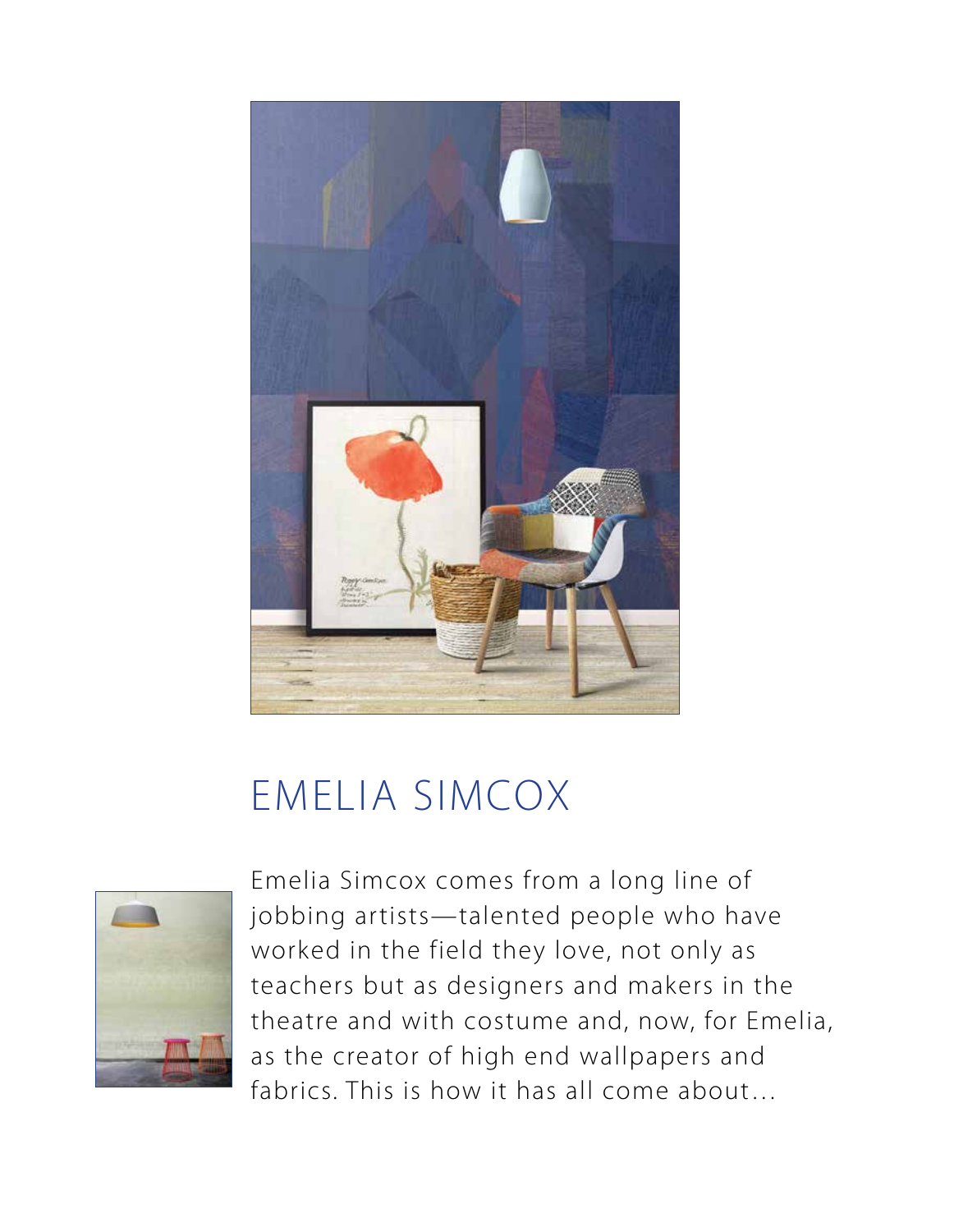## **Early influences**

I was lucky enough to grow up in the beauty of the Blue Mountains west of Sydney, attending Korowal, an independent school in the bush, that nurtured my creative interests. My parents, both scene painters/designers had moved there from the city seeking a cleaner environment for their children. We would often travel back to Sydney for work, camping in a flat above a paintfloor. Long hours spent playing amongst the paint buckets of scenery workshops, dressing up in ball gowns back stage... and somehow getting covered in dust and glitter—there was always a lot of glitter around in those days.

Six months into a degree in Theatre Design at NIDA, I deferred to follow my passion to work as a scenic artist at Opera Australia and at the famous Drury Lane paint frames in London. Theatrical scenic painters have for centuries been the masters of spacial illusion. I was fascinated with techniques that can create subtle effects of changing light, or a sense of space and distance with the skilful use of layered colours and textures.

The experience of years spent absorbed in this fading discipline combined with a graphic design degree from COFA eventually lead to designs for wallpaper and textiles.

On the way to London my sister and I stopped off in India for a whirlwind textile tour of Rajasthan. Like many tourists I was deeply inspired by the handcrafts of this part of the world. We visited printing, dyeing and weaving workshops. We travelled into the desert on camels and found tiny village communities, where the women practice Bandhani, an ancient dyeing technique still widely used today, masterfully knotting fabric with silk thread between their teeth. It was beautiful chaos that would continue to influence our work.

Whilst working in London we rented a small flat in the Caribbean part of town—Brixton. It was exotic and edgy, the streets throbbed with Reggae, Ska and Bollywood music. This was before the trendy cafes and high street chain stores. I became enthralled by the Nigerian fabric shops selling extraordinary designs printed with a wax

The aim is to achieve a rich complexity that doesn't overly dominate a space, but sits comfortably within it, enhancing the architecture and natural light



resist technique featuring huge peacocks, chicken wire, cigarettes, house keys, brightly coloured exotic flowers and loud patterns. A long way from the Liberty print and delicate florals of the Springwood fabric shop back home. In Brixton I gave birth to my beautiful daughter Eva, and sewed her dresses from these striking prints. I studied etching just off Fleet Street, and discovered the etchings that Australian artist Fred Williams made whilst living in London as a young man. I admire his landscapes, his boundary-pushing techniques and love of experimentation. I also had access to some of the greatest art galleries and museums in the world. I remember in particular seeing Anish Kapoor's enigmatic Marsyas in the Turbine Hall at the Tate Modern, listening to the wind softly moan through this surreal PVC alien structure, with a sound that reminded me of Tibetan long horn. This heralded a new chapter—pursuing a creative world beyond the proscenium arch of the theatre.

## **Beyond the proscenium**

I have always kept a visual diary, just for myself, as ordinary yet as necessary to me as shopping, cooking and paying the bills. I showed my first sculptural piece in a park in London's East End with a friend in 2003. It was a large installation that we filmed and went on to be shown in Barcelona at Gallery Zero. This was exhilarating. Travel, and experiencing other cultures and places helped to put my view of my own country in perspective. Upon returning home, I continued to practice and exhibit my



Photo Stephanie Simcox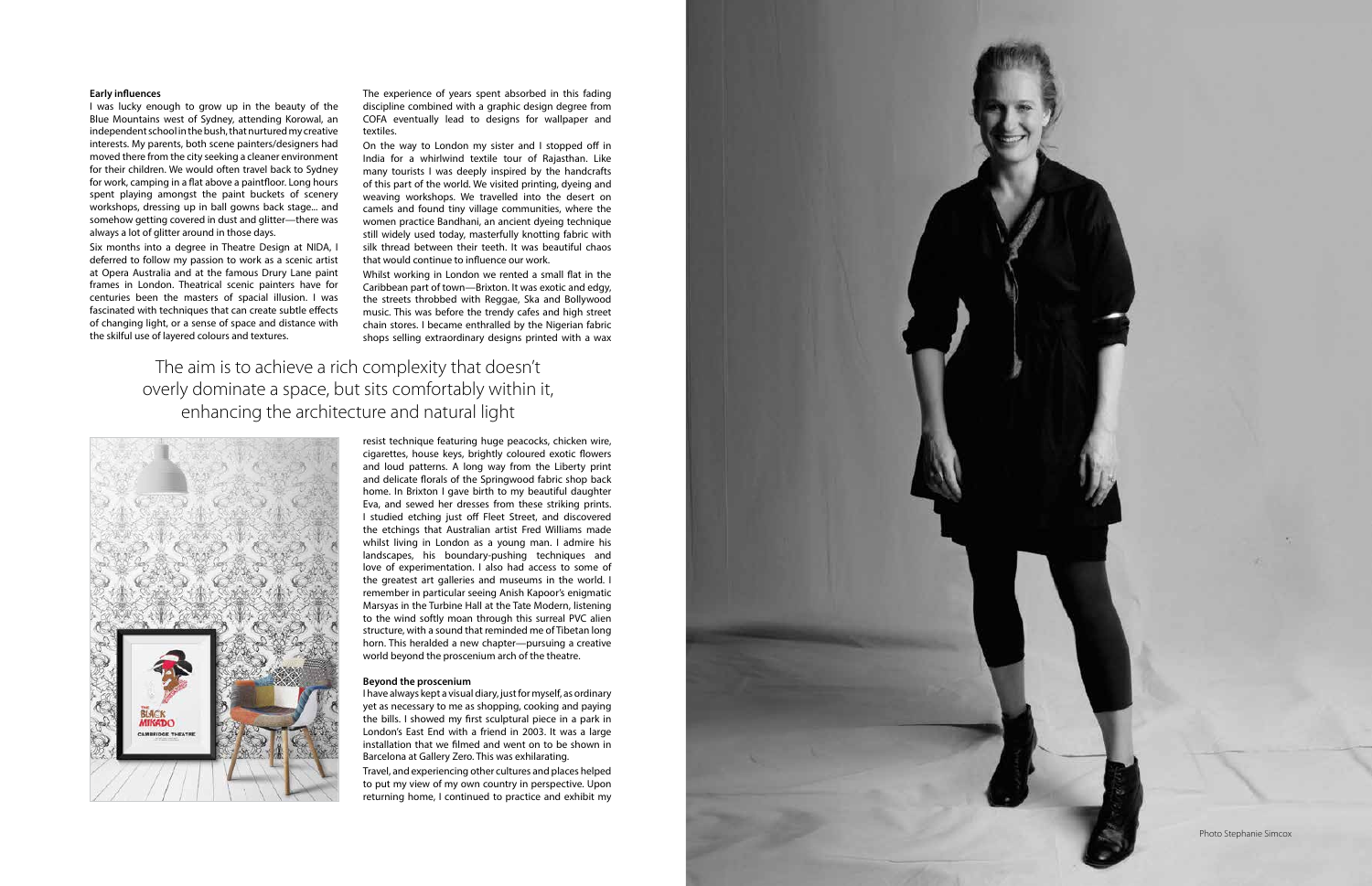## **SIMCOX Wallpaper & textile design**

In 2014 I founded SIMCOX Designer wallpaper and upholstery. I developed these collections using skills learnt from traditional scene painting, time-honoured techniques combined with digital technology.

Wallpaper gives you the power to radically change an interior with just the thickness of a piece of paper, much like a canvas backdrop does in theatre. The aim is to achieve a rich complexity that doesn't overly dominate a space, but sits comfortably within it, enhancing the architecture and natural light play. Maximizing a feeling of space and light are important features in Australian architecture and these ideas inform my approach—from the high ceilings of Victorian terraces to the contemporary modular structures of today. This

own artwork—primarily landscapes in mixed media on cotton paper, and etchings.

With a small family to support, necessity led me to graphic design. I supplied graphics for creative industries, assisting other artists and designers to present their work in the digital sphere. This includes websites, logo, branding, animation, illustration, rendering for costume designers, formatting large scale press files for the fashion industry and grand opera. The art of the graphic designer lies in the ability to not only communicate a message, a brand or product, but also to produce work reflecting the client. You have to be flexible and adapt to a wide range of styles, and do it quickly. It's an advantage if you're really interested in many periods, looks, conventions and fashions.

is what makes designing wallpaper for an Australian sensibility different from Europe, where the emphasis is on recognisable image patterning. For example, most of my designs become softer and lighter towards the top (there is no vertical repeat), creating the illusion of a higher ceiling. It is only with innovations in digital print that we can achieve such effects. Traditionally with the screen print, wood block or roller techniques the repeat is limited to the size of the apparatus, for example, the size of a screen. There is no reason for small and frequent repeats with digital print, unless its the desired look. Technically we are really only limited by RAM (computers Random Access Memory).

These designs are built up of multiple layers of hand painted colour, texture and line work, scanned at a



very high resolution into Photoshop to create digital compositions, often encompassing a series of drops rather than a traditional tiled repeat. I work hard to maintain the integrity of the hand drawn pen and ink line or brushstroke, which is how the designs were created to begin with. It is exciting to combine these traditional, organic, (sometimes messy) techniques with the possibilities of the digital world.

I use Photoshop and Illustrator as tools as I would a pencil or a brush. These programs have incredible capabilities built in to develop your own effects, textures, masks etc. It surprises me how under-utilised they often are in the art and design world. I think people are still a bit in awe of this technology and afraid to push the boundaries and really experiment as an artist might with their palette